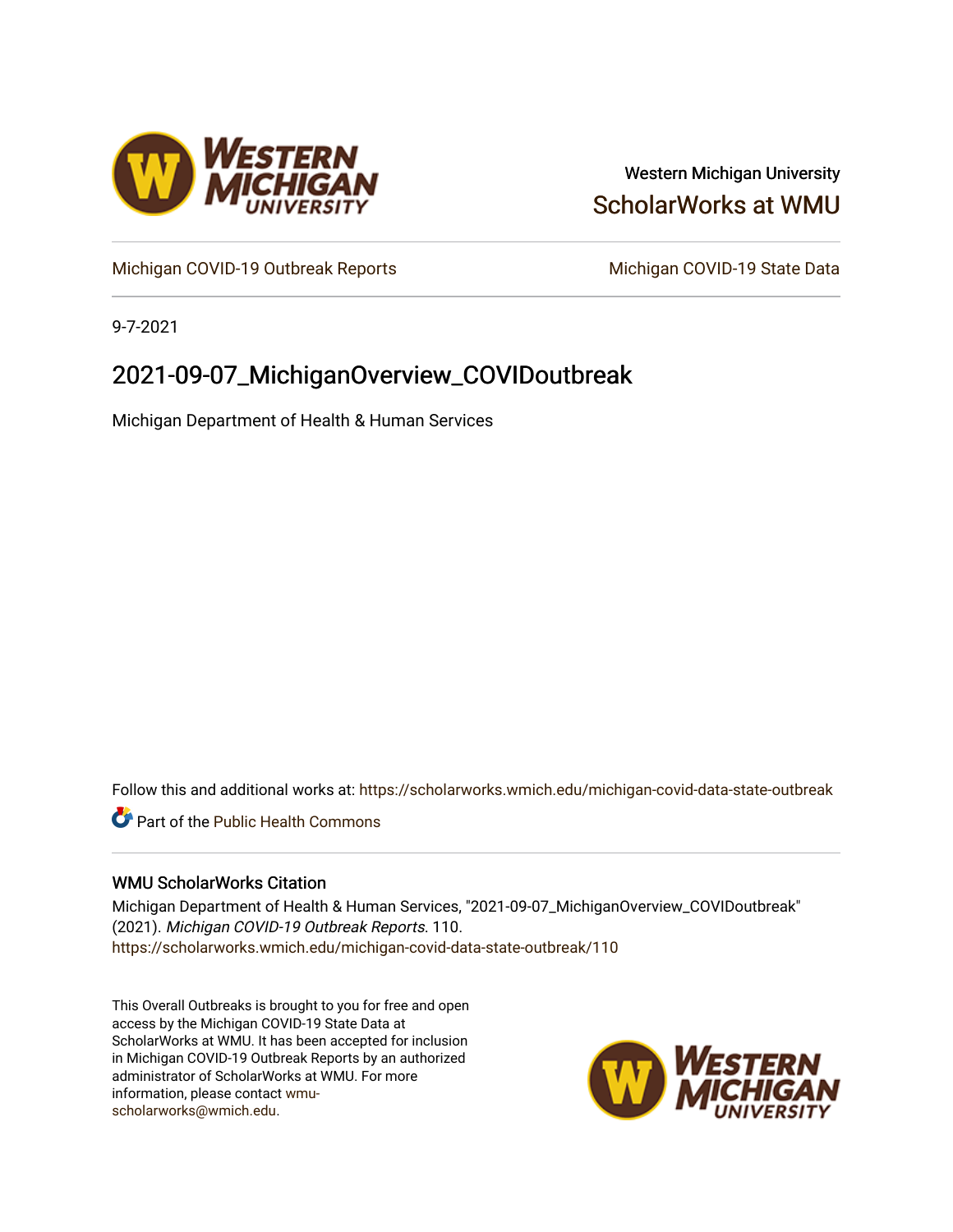https://www.michigan.gov/coronavirus/0,9753,7-406-98163\_98173\_102057---,00.html 1/2

# **OUTBREAK REPORTING**

The table below provides the number of outbreaks that local health departments report to the Michigan Department of Health and Human Services every week.

COVID-19 outbreaks are generally defined as two or more cases with a link by place and time indicating a shared exposure outside of a household.

Local health departments report the number of new and ongoing outbreaks they are investigating by the setting of the outbreak. New outbreaks are those outbreaks that were first identified during the current reporting week. Ongoing outbreaks are those that had already been identified in previous weeks but have had at least one new associated case reported to the local health department in the last 2 weeks. New and ongoing outbreaks are counted only once (i.e., a new outbreak is not also counted in the ongoing outbreak category).

Many factors, including the lack of ability to conduct effective contact tracing in certain settings, may result in significant underreporting of outbreaks. This chart does not provide a complete picture of outbreaks in Michigan and the absence of identified outbreaks in a particular setting in no way provides evidence that, in fact, that setting is not having outbreaks.

#### **This page will be updated on Mondays by 3 p.m.**

#### **Date: 09/07/2021**

| <b>New Outbreaks by Setting</b>                                                                                        | <b>Region 1</b> | <b>Region</b><br><b>2N</b> | <b>Region</b><br>2S |                |                |                | Region 3Region 5Region 6Region 7Region 8 TOTALS |                |              |
|------------------------------------------------------------------------------------------------------------------------|-----------------|----------------------------|---------------------|----------------|----------------|----------------|-------------------------------------------------|----------------|--------------|
| LTC/SNF assisted living adult day care group home                                                                      | 3               | 4                          | $\mathbf 0$         | $\overline{2}$ | 1              | $\overline{7}$ | $\mathbf 0$                                     | $\overline{2}$ | 19           |
| Agricultural/ food processing/migrant camp<br>(e.g. farm, meat packing, hatchery, etc.)                                | $\overline{0}$  | $\mathbf{0}$               | $\mathbf 0$         | $\mathbf 0$    | $\mathbf{0}$   | $\mathbf 0$    | $\mathbf{0}$                                    | $\mathbf 0$    | 0            |
| <b>Bar - Employee Associated</b>                                                                                       | 0               | $\mathbf 0$                | $\mathbf{0}$        | $\mathbf 0$    | $\mathbf 0$    | $\overline{0}$ | $\Omega$                                        | $\overline{0}$ | $\mathbf 0$  |
| Bar - Employee and Patron Associated                                                                                   | 0               | 0                          | $\mathbf{0}$        | $\mathbf 0$    | $\mathbf 0$    | $\mathbf 0$    | $\mathbf{0}$                                    | $\overline{0}$ | $\mathbf 0$  |
| <b>Restaurant - Employee Associated</b>                                                                                | $\overline{0}$  | $\mathbf 0$                |                     | $\mathbf 0$    | $\overline{0}$ | $\mathbf 0$    | 1                                               | 1              | 3            |
| Restaurant - Employee and Patron Associated                                                                            | 0               | $\mathbf{0}$               | $\Omega$            | 0              | $\overline{0}$ | $\Omega$       | $\Omega$                                        | $\Omega$       | 0            |
| K-12 School (e.g. classroom, before/after school<br>programs, etc.)                                                    | 10              | 3                          | 3                   | 9              | 1              | 3              | $\mathbf{0}$                                    | 1              | 30           |
| College/University/Institute of Higher Learning                                                                        | 1               | $\mathbf 0$                | 1                   | $\mathbf 0$    | $\overline{0}$ | $\overline{0}$ | $\overline{0}$                                  | $\overline{0}$ | $\mathbf{2}$ |
| Childcare/Youth programs (e.g. daycares,<br>day/overnight camps, extracurricular activities, sports<br>programs, etc.) | 1               | $\overline{2}$             | 3                   |                | $\overline{2}$ | $\mathbf 0$    | $\mathbf 0$                                     |                | 10           |
| Manufacturing, Construction                                                                                            | 4               | 1                          | $\mathbf{0}$        | 4              | $\mathbf 0$    | 1              | $\mathbf 0$                                     | 2              | 12           |
| <b>Office Setting</b>                                                                                                  | 0               | $\mathbf 0$                | $\Omega$            | $\overline{2}$ | 1              | $\mathbf 0$    | 1                                               | $\mathbf 0$    | 4            |
| Retail - Employee Associated                                                                                           | 1               | 0                          | $\mathbf 0$         | $\overline{2}$ | $\mathbf{1}$   | $\overline{0}$ | $\mathbf 1$                                     | $\Omega$       | 5            |
| Retail - Employee and Patron Associated                                                                                | 0               | 1                          | $\overline{2}$      | $\mathbf{0}$   | $\mathbf 0$    | 4              | 1                                               | $\overline{0}$ | 8            |
| Personal Services (e.g. nail/hair salon, spa, gym)                                                                     | 0               | $\mathbf 0$                | $\overline{0}$      | $\mathbf 0$    | $\mathbf 0$    | $\mathbf 0$    | $\mathbf 1$                                     | $\overline{0}$ | 1            |
| Jail/prison/detention center                                                                                           | $\overline{2}$  | $\mathbf 0$                | $\overline{0}$      | $\mathbf 0$    | $\mathbf 1$    | $\mathbf 0$    | $\Omega$                                        | $\overline{0}$ | 3            |
| Healthcare (e.g. inpatient, outpatient, dental practices,<br>dialysis, etc.)                                           | $\overline{0}$  | $\mathbf 0$                | $\mathbf{0}$        | $\mathbf 0$    | $\overline{0}$ | $\mathbf{0}$   | $\Omega$                                        | 1              |              |
| Shelters/settings that provide services for people<br>experiencing homelessness                                        | 0               | $\mathbf 0$                | $\mathbf 0$         | $\overline{0}$ | $\mathbf 0$    | $\mathbf 0$    | $\mathbf 0$                                     | $\mathbf 0$    | 0            |
| <b>Religious Services</b>                                                                                              | $\overline{0}$  | $\mathbf 0$                | $\mathbf{0}$        | $\mathbf 0$    | $\overline{0}$ | $\mathbf 0$    | $\mathbf 0$                                     | $\overline{0}$ | 0            |
| Community Exposure - Indoor (e.g. concert, meeting,<br>etc.                                                            | $\Omega$        | $\mathbf 0$                | $\mathbf{0}$        | $\mathbf 0$    | $\mathbf 0$    | $\mathbf 0$    | $\mathbf 0$                                     | 1              |              |
| Outdoor Community Exposure/Mass Gathering (e.g.<br>concert, rally, protest, parade, etc.)                              | 0               |                            | $\mathbf 0$         | $\mathbf 0$    | 0              | $\mathbf 0$    | $\mathbf 0$                                     | 1              | $\mathbf{2}$ |
| Social Gathering (e.g. birthday party, graduation party,<br>wedding, funeral, etc.)                                    | $\overline{0}$  | $\overline{0}$             | $\mathbf 0$         | $\mathbf 0$    | $\mathbf 0$    |                | 1                                               | 1              | 3            |
| Other $(#)$                                                                                                            | 1               | $\mathbf 0$                | $\overline{0}$      | $\mathbf{0}$   | $\overline{0}$ | $\mathbf 0$    | $\overline{0}$                                  | 1              | $\mathbf{2}$ |
| <b>TOTALS</b>                                                                                                          | 23              | 12                         | 10                  | 20             | $\overline{7}$ | 16             | 6                                               | 12             | 106          |
| Percentage of local health departments reporting: 100%                                                                 |                 |                            |                     |                |                |                |                                                 |                |              |

| <b>Ongoing Outbreaks by Setting</b>                                                                                    | <b>Region 1</b> | <b>Region</b><br>2N | <b>Region</b><br>2S |    |   |          |                | Region 3 Region 5 Region 6 Region 7 Region 8 TOTALS |             |
|------------------------------------------------------------------------------------------------------------------------|-----------------|---------------------|---------------------|----|---|----------|----------------|-----------------------------------------------------|-------------|
| LTC/SNF assisted living adult day care group home                                                                      | 11              | 10                  | 3                   | 12 | 4 | 18       | 3              | 2                                                   | 63          |
| Agricultural/food processing/migrant camp<br>(e.g. farm, meat packing, hatchery, etc.)                                 | $\Omega$        | 0                   |                     |    |   | 2        | $\Omega$       | $\Omega$                                            |             |
| <b>Bar - Employee Associated</b>                                                                                       | $\overline{0}$  | 0                   | $\Omega$            | 0  | 0 |          | $\Omega$       | $\Omega$                                            |             |
| Bar - Employee and Patron Associated                                                                                   | 0               | 0                   |                     | 0  | 0 |          | 0              | 0                                                   |             |
| Restaurant - Employee Associated                                                                                       | $\overline{2}$  | 0                   | $\overline{2}$      | 0  |   |          | 3              |                                                     | 10          |
| Restaurant - Employee and Patron Associated                                                                            | $\overline{0}$  | $\overline{0}$      | $\Omega$            | 0  | 0 |          | 0              | 0                                                   | 0           |
| K-12 School (e.g. classroom, before/after school<br>programs, etc.)                                                    | 5               |                     |                     |    | 2 |          | $\Omega$       | 2                                                   | 11          |
| College/University/Institute of Higher Learning                                                                        | $\overline{0}$  | $\overline{0}$      |                     | 0  | 0 | $\Omega$ | $\overline{0}$ |                                                     | $\mathbf 2$ |
| Childcare/Youth programs (e.g. daycares,<br>day/overnight camps, extracurricular activities, sports<br>programs, etc.) | 4               | 11                  |                     |    | 2 |          |                |                                                     | 33          |
| Manufacturing, Construction                                                                                            | $\overline{2}$  |                     | 8                   | 4  | 2 | 9        | 4              | 3                                                   | 39          |